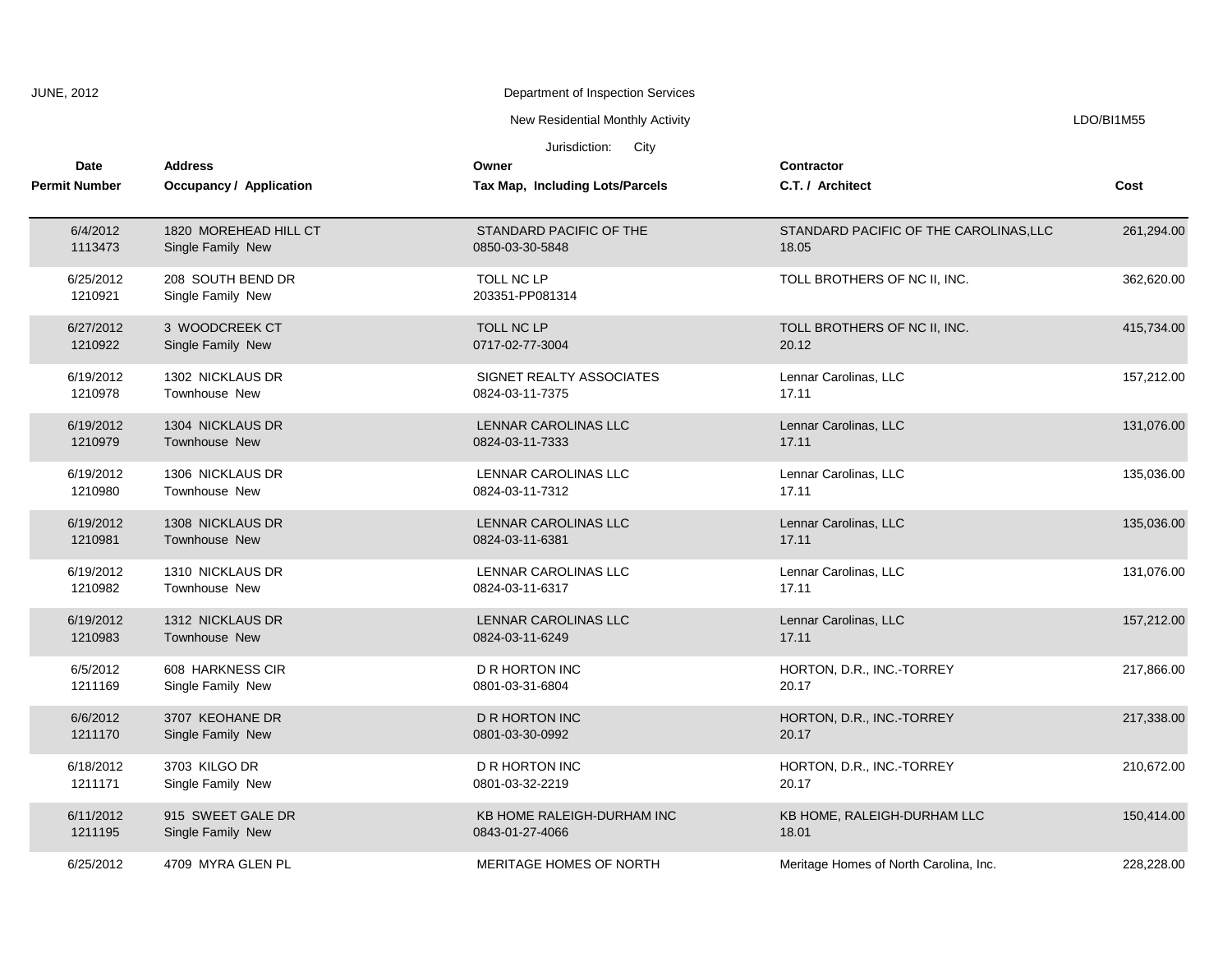| <b>JUNE, 2012</b> |                                     |                                               | Department of Inspection Services                  |                                                 |            |
|-------------------|-------------------------------------|-----------------------------------------------|----------------------------------------------------|-------------------------------------------------|------------|
|                   |                                     |                                               | New Residential Monthly Activity                   |                                                 | LDO/BI1M55 |
|                   |                                     |                                               | Jurisdiction:<br>City                              |                                                 |            |
|                   | <b>Date</b><br><b>Permit Number</b> | <b>Address</b><br>Occupancy / Application     | Owner<br>Tax Map, Including Lots/Parcels           | Contractor<br>C.T. / Architect                  | Cost       |
|                   | 1211233                             | Single Family New                             | 0709-03-14-6829                                    | 20.18                                           |            |
|                   | 6/15/2012<br>1211247                | 2631 MCDOWELL RD<br>Single Family New         | <b>DAVIS DAPHNE</b><br>0811-15-62-9742             | Dixon Building Company, Inc., Keith<br>6        | 350,000.00 |
|                   | 6/11/2012<br>1211273                | 209 STROLLING WAY<br>Single Family New        | <b>D R HORTON INC</b><br>0709-02-88-5054           | HORTON, D.R., INC.-TORREY<br>20.18              | 163,528.00 |
|                   | 6/1/2012<br>1211352                 | 147 COFIELD CIR<br>Townhouse New              | HOPE VALLEY TOWNHOMES LLC<br>0719-03-32-6990       | <b>CHASE BUILDING COMPANY</b><br>20.08          | 225,000.00 |
|                   | 6/1/2012<br>1211353                 | 149 COFIELD CIR<br>Townhouse New              | HOPE VALLEY TOWNHOMES LLC<br>0719-03-32-7817       | CHASE BUILDING COMPANY<br>20.08                 | 225,000.00 |
|                   | 6/1/2012<br>1211354                 | 151 COFIELD CIR<br>Townhouse New              | HOPE VALLEY TOWNHOMES LLC<br>0719-03-32-7843       | <b>CHASE BUILDING COMPANY</b><br>20.08          | 225,000.00 |
|                   | 6/6/2012<br>1211384                 | 3412 ALMAN DR<br>Single Family New            | <b>D R HORTON INC</b><br>0801-03-31-1934           | HORTON, D.R., INC.-TORREY<br>20.17              | 227,106.00 |
|                   | 6/8/2012<br>1211386                 | 906 KEYSTONE PARK DR<br>Single Family New     | DAN RYAN BUILDERS<br>0747-03-30-9885               | Ryan Builders-North Carolina, LLC, Dan<br>20.14 | 142,758.00 |
|                   | 6/6/2012<br>1211418                 | 115 DANEBORG RD<br>Single Family New          | <b>IMAGINE LAND COMPANY LLC</b><br>0850-03-13-5509 | KB HOME, RALEIGH-DURHAM LLC<br>18.05            | 173,712.00 |
|                   | 6/15/2012<br>1211447                | 125 E SEEMAN ST<br>Single Family New          | PEGASUS LAND CO LLC<br>0832-17-21-0227             | PEGASUS LAND CO., LLC<br>2                      | 114,444.00 |
|                   | 6/27/2012<br>1211495                | 5515 WESTON DOWNS DR<br>Single Family New     | MERITAGE HOMES OF NORTH<br>0709-03-04-4149         | Meritage Homes of North Carolina, Inc.<br>20.18 | 223,146.00 |
|                   | 6/5/2012<br>1211532                 | 1221 CHAMPIONS POINTE DR<br>Single Family New | <b>CAPE CAPITAL LLC</b><br>0845-01-09-0884         | Poythress Building Company, LLC<br>16.01        | 190,674.00 |
|                   | 6/5/2012<br>1211533                 | 1234 CHAMPIONS POINTE DR<br>Single Family New | <b>CAPE CAPITAL LLC</b><br>0846-03-00-0251         | Poythress Building Company, LLC<br>16.01        | 181,236.00 |
|                   | 6/11/2012<br>1211538                | 1309 SHILEY DR<br>Single Family New           | D R HORTON INC-TORREY<br>0834-04-71-8004           | HORTON, D.R., INC.-TORREY<br>17.08              | 171,402.00 |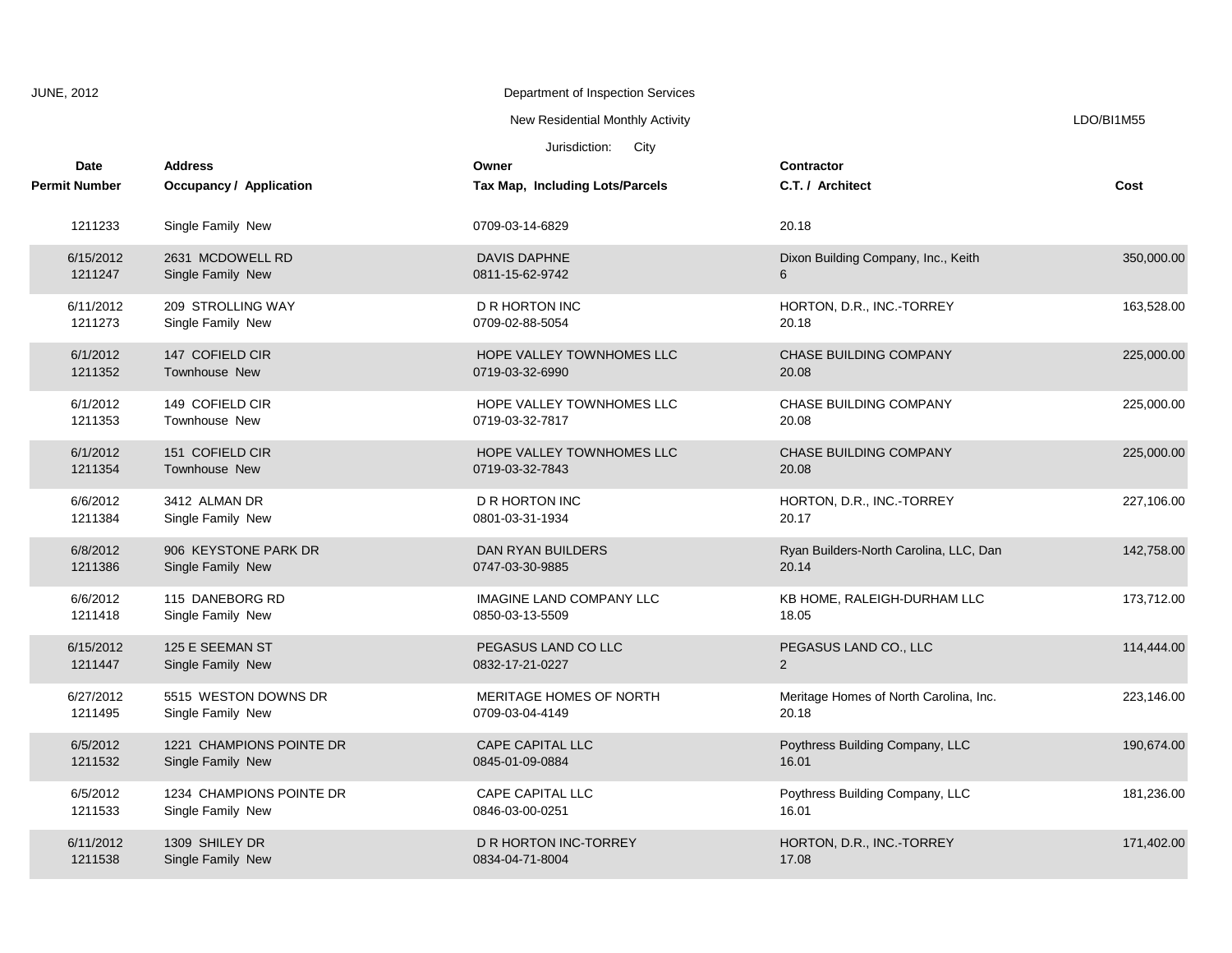| <b>JUNE, 2012</b>    |                                | Department of Inspection Services |                                        |            |
|----------------------|--------------------------------|-----------------------------------|----------------------------------------|------------|
|                      |                                | New Residential Monthly Activity  |                                        | LDO/BI1M55 |
|                      |                                | Jurisdiction:<br>City             |                                        |            |
| <b>Date</b>          | <b>Address</b>                 | Owner                             | <b>Contractor</b>                      |            |
| <b>Permit Number</b> | <b>Occupancy / Application</b> | Tax Map, Including Lots/Parcels   | C.T. / Architect                       | Cost       |
| 6/11/2012            | 3610 KATIE LN                  | <b>D R HORTON INC</b>             | HORTON, D.R., INC.-TORREY              | 458,370.00 |
| 1211539              | Single Family New              | 0801-03-31-2789                   | 20.17                                  |            |
| 6/5/2012             | 8 PERSIMMON CT                 | <b>STAGVILLE III LLC</b>          | CIMARRON CAPITAL, INC.                 | 192,324.00 |
| 1211548              | Single Family New              | 0846-03-34-7560                   | 21                                     |            |
| 6/13/2012            | 4011 LADY SLIPPER LN           | <b>CIMLAND LLC</b>                | CIMARRON CAPITAL, INC.                 | 116,566.00 |
| 1211549              | Single Family New              | 0843-02-77-4692                   | 18.01                                  |            |
| 6/12/2012            | 904 KEYSTONE PARK DR           | DAN RYAN BUILDERS NC LLC          | Ryan Builders-North Carolina, LLC, Dan | 171,864.00 |
| 1211578              | Single Family New              | 0747-03-30-9847                   | 20.14                                  |            |
| 6/6/2012             | 249 HALES WOOD RD              | OZ DEVELOPERS LLC                 | HAGOOD HOMES OF WILMINGTON             | 183,612.00 |
| 1211583              | Single Family New              | 9797-02-98-8966                   | 20.12                                  |            |
| 6/6/2012             | 257 HALES WOOD RD              | OZ DEVELOPERS LLC                 | <b>HAGOOD HOMES OF WILMINGTON</b>      | 188,958.00 |
| 1211584              | Single Family New              | 9797-02-98-8705                   | 20.12                                  |            |
| 6/13/2012            | 217 STROLLING WAY              | <b>D R HORTON INC</b>             | HORTON, D.R., INC.-TORREY              | 223,542.00 |
| 1211599              | Single Family New              | 0709-02-87-3932                   | 20.18                                  |            |
| 6/13/2012            | 219 STROLLING WAY              | <b>D R HORTON INC</b>             | HORTON, D.R., INC.-TORREY              | 227,370.00 |
| 1211600              | Single Family New              | 0709-02-87-2963                   | 20.18                                  |            |
| 6/12/2012            | 103 GLENVIEW LN                | HEARTHSTONE MULTI-ASSET ENTITY    | BEAZER HOMES CORP.                     | 182,820.00 |
| 1211612              | Single Family New              | 0850-01-05-3536                   | 18.05                                  |            |
| 6/18/2012            | 210 STROLLING WAY              | <b>D R HORTON INC</b>             | HORTON, D.R., INC.-TORREY              | 192,060.00 |
| 1211628              | Single Family New              | 0709-02-88-4111                   | 20.18                                  |            |
| 6/18/2012            | 14 HIDDEN RIDGE CT             | D R HORTON INC                    | HORTON, D.R., INC.-TORREY              | 192,060.00 |
| 1211629              | Single Family New              | 0709-02-88-2580                   | 20.18                                  |            |
| 6/21/2012            | 4 WILD SAGE WAY                | LENNAR CAROLINAS LLC              | Lennar Carolinas, LLC                  | 187,182.00 |
| 1211630              | Single Family New              | 0860-01-16-6280                   | 18.05                                  |            |
| 6/1/2012             | 1604 CORNWALLIS RD             | WHITE KNIGHT PROPERTIES           | AMERICA'S HOME PLACE INC.              |            |
| 1211654              | Single Family New              | 0729-02-97-9394                   | 20.10                                  |            |
| 6/15/2012            | 1207 CALVANDER CT              | D R HORTON INC-TORREY             | HORTON, D.R., INC.-TORREY              | 178,794.00 |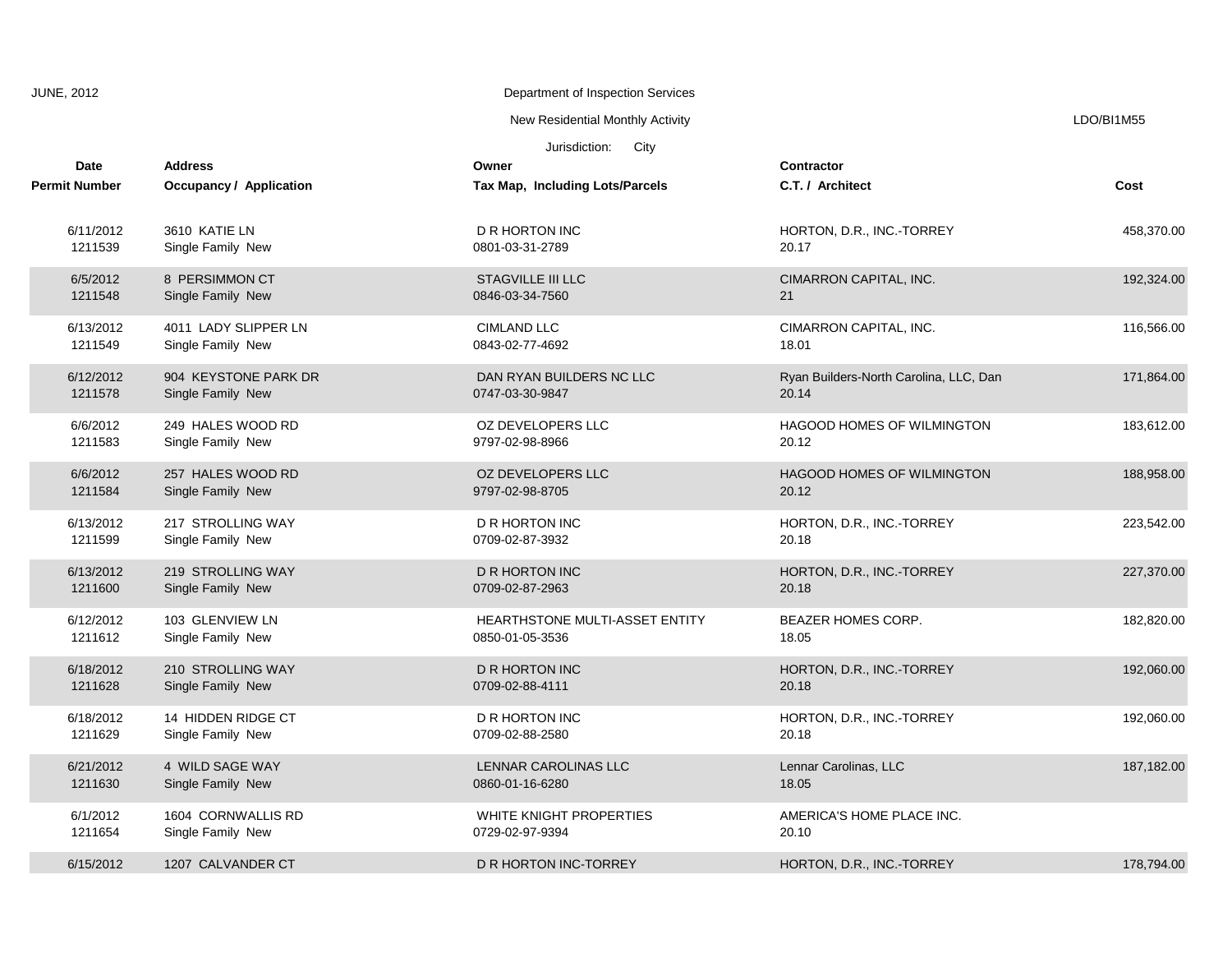| <b>JUNE, 2012</b> |                                     |                                                  | Department of Inspection Services             |                                                 |            |
|-------------------|-------------------------------------|--------------------------------------------------|-----------------------------------------------|-------------------------------------------------|------------|
|                   |                                     |                                                  | New Residential Monthly Activity              |                                                 | LDO/BI1M55 |
|                   |                                     |                                                  | Jurisdiction:<br>City                         |                                                 |            |
|                   | <b>Date</b><br><b>Permit Number</b> | <b>Address</b><br><b>Occupancy / Application</b> | Owner<br>Tax Map, Including Lots/Parcels      | <b>Contractor</b><br>C.T. / Architect           | Cost       |
|                   | 1211655                             | Single Family New                                | 0834-04-70-2545                               | 17.08                                           |            |
|                   | 6/11/2012<br>1211656                | 2 PROMENADE CT<br>Single Family New              | STANDARD PACIFIC OF THE<br>0729-01-25-3300    | STANDARD PACIFIC OF THE CAROLINAS, LLC<br>20.11 | 236,016.00 |
|                   | 6/18/2012<br>1211657                | 1011 GLORIA AVE<br>Single Family New             | <b>DAVIS KEVIN SCOTT</b><br>0822-19-60-8057   | <b>R.G. TEC SECURITIES</b><br>8.02              | 15,400.00  |
|                   | 6/19/2012<br>1211671                | 26 WHITE SPRUCE CT<br>Single Family New          | <b>BEAZER HOMES CORP</b><br>0739-02-58-0677   | BEAZER HOMES CORP.<br>20.14                     | 144,936.00 |
|                   | 6/15/2012<br>1211674                | 108 TORREY HEIGHTS LN<br><b>Townhouse New</b>    | FOREVERHOME-ALEXANDER LLC<br>0759-04-50-0024  | FOREVER HOME, LLC<br>20.14                      | 158,202.00 |
|                   | 6/15/2012<br>1211675                | 110 TORREY HEIGHTS LN<br>Townhouse New           | FOREVERHOME-ALEXANDER LLC<br>0759-02-50-0001  | FOREVER HOME, LLC<br>20.14                      | 146,982.00 |
|                   | 6/15/2012<br>1211676                | 112 TORREY HEIGHTS LN<br>Townhouse New           | FOREVERHOME-ALEXANDER LLC<br>0758-02-49-9997  | FOREVER HOME, LLC<br>20.14                      | 149,886.00 |
|                   | 6/15/2012<br>1211677                | 114 TORREY HEIGHTS LN<br>Townhouse New           | FOREVERHOME-ALEXANDER LLC<br>0758-02-49-9974  | FOREVER HOME, LLC<br>20.14                      | 158,202.00 |
|                   | 6/15/2012<br>1211678                | 116 W TORREY HEIGHTS ST<br>Townhouse New         | <b>BULLOCITY LLC</b><br>0821-12-97-4425       | SUNRISE CONTRACTING SVCS, LLC<br>8.01           | 149,886.00 |
|                   | 6/26/2012<br>1211693                | 1803 CREIGHTON HALL WAY<br>Single Family New     | MREC BRIGHTLEAF LLC<br>0850-03-00-8546        | THE DREES HOMES COMPANY<br>18.05                | 277,926.00 |
|                   | 6/19/2012<br>1211702                | 324 HOLLY BLOSSOM DR<br>Single Family New        | LENNAR CAROLINAS LLC<br>0860-01-06-3468       | Lennar Carolinas, LLC<br>18.05                  | 219,384.00 |
|                   | 6/18/2012<br>1211709                | 904 SWEET GALE DR<br>Single Family New           | KB HOME RALEIGH-DURHAM INC<br>0843-01-27-8161 | KB HOME, RALEIGH-DURHAM LLC<br>18.01            | 174,570.00 |
|                   | 6/22/2012<br>1211710                | 901 SWEET GALE DR<br>Single Family New           | <b>BURTON DELPHILIA</b><br>0843-01-26-8976    | KB HOME, RALEIGH-DURHAM LLC<br>18.01            | 149,754.00 |
|                   | 6/18/2012<br>1211739                | 134 VICTORIAN OAKS DR<br>Single Family New       | STANDARD PACIFIC OF THE<br>0729-01-15-6450    | STANDARD PACIFIC OF THE CAROLINAS, LLC<br>20.11 | 253,638.00 |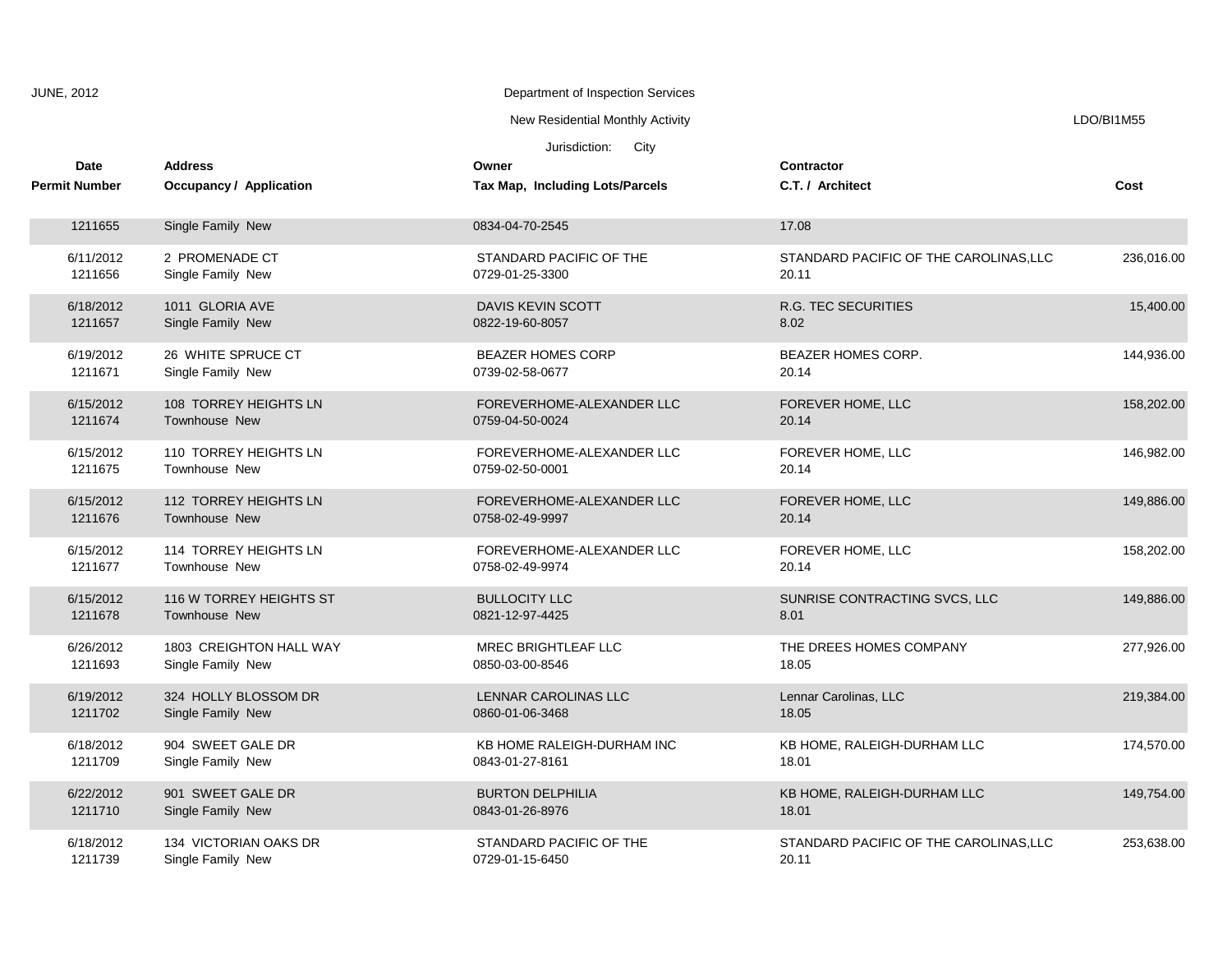| <b>JUNE, 2012</b>    | Department of Inspection Services |                                       |                           |            |
|----------------------|-----------------------------------|---------------------------------------|---------------------------|------------|
|                      |                                   | New Residential Monthly Activity      |                           | LDO/BI1M55 |
|                      |                                   | Jurisdiction: City                    |                           |            |
| Date                 | <b>Address</b>                    | Owner                                 | Contractor                |            |
| <b>Permit Number</b> | Occupancy / Application           | Tax Map, Including Lots/Parcels       | C.T. / Architect          | Cost       |
| 6/22/2012            | 118 CALLANDALE LN                 | HEARTHSTONE MULTI-ASSET ENTITY        | <b>BEAZER HOMES CORP.</b> | 345,972.00 |
| 1211740              | Single Family New                 | 0840-04-92-6788                       | 18.05                     |            |
| 6/22/2012            | 208 CALLANDALE LN                 | HEARTHSTONE MULTI-ASSET ENTITY        | BEAZER HOMES CORP.        | 345,774.00 |
| 1211741              | Single Family New                 | 0840-04-92-8947                       | 18.05                     |            |
| 6/22/2012            | 216 CALLANDALE LN                 | HEARTHSTONE MULTI-ASSET ENTITY        | BEAZER HOMES CORP.        | 246,378.00 |
| 1211742              | Single Family New                 | 0840-03-93-9047                       | 18.05                     |            |
| 6/22/2012            | 303 CALLANDALE LN                 | HEARTHSTONE MULTI-ASSET ENTITY        | BEAZER HOMES CORP.        | 215,358.00 |
| 1211743              | Single Family New                 | 0840-04-93-9305                       | 18.05                     |            |
| 6/27/2012            | 309 CALLANDALE LN                 | HEARTHSTONE MULTI-ASSET ENTITY        | BEAZER HOMES CORP.        | 251,394.00 |
| 1211744              | Single Family New                 | 0840-03-93-9461                       | 18.05                     |            |
| 6/22/2012            | 312 CALLANDALE LN                 | HEARTHSTONE MULTI-ASSET ENTITY        | BEAZER HOMES CORP.        | 339,636.00 |
| 1211745              | Single Family New                 | 0850-03-03-1448                       | 18.05                     |            |
| 6/22/2012            | 316 CALLANDALE LN                 | <b>HEARTHSTONE MULTI-ASSET ENTITY</b> | <b>BEAZER HOMES CORP.</b> | 251,394.00 |
| 1211746              | Single Family New                 | 0850-03-03-1544                       | 18.05                     |            |
| 6/27/2012            | 320 CALLANDALE LN                 | HEARTHSTONE MULTI-ASSET ENTITY        | BEAZER HOMES CORP.        | 349,272.00 |
| 1211747              | Single Family New                 | 0850-03-03-1641                       | 18.05                     |            |
| 6/22/2012            | 331 WINDRUSH LN                   | HEARTHSTONE MULTI-ASSET ENTITY        | BEAZER HOMES CORP.        | 204,336.00 |
| 1211748              | Single Family New                 | 0840-04-93-4230                       | 18.05                     |            |
| 6/19/2012            | 4620 MOORES CREEK RD              | RHEIN INTERESTS OF RALEIGH LLC        | THE DREES HOMES COMPANY   | 227,172.00 |
| 1211758              | Single Family New                 | 0802-02-67-6634                       | 17.06                     |            |
| 6/20/2012            | 2008 GOLDEN BELT PKWY             | <b>MREC BRIGHTLEAF LLC</b>            | THE DREES HOMES COMPANY   | 245,190.00 |
| 1211778              | Single Family New                 | 0850-03-01-2287                       | 18.05                     |            |
| 6/22/2012            | 103 TORREY HEIGHTS LN             | FOREVERHOME-ALEXANDER LLC             | FOREVER HOME, LLC         | 156,420.00 |
| 1211783              | <b>Townhouse New</b>              | 0759-04-50-2009                       | 20.14                     |            |
| 6/22/2012            | 105 TORREY HEIGHTS LN             | FOREVERHOME-ALEXANDER LLC             | FOREVER HOME, LLC         | 146,982.00 |
| 1211784              | Townhouse New                     | 0759-04-50-1095                       | 20.14                     |            |
| 6/22/2012            | 107 TORREY HEIGHTS LN             | FOREVERHOME-ALEXANDER LLC             | FOREVER HOME, LLC         | 156,420.00 |